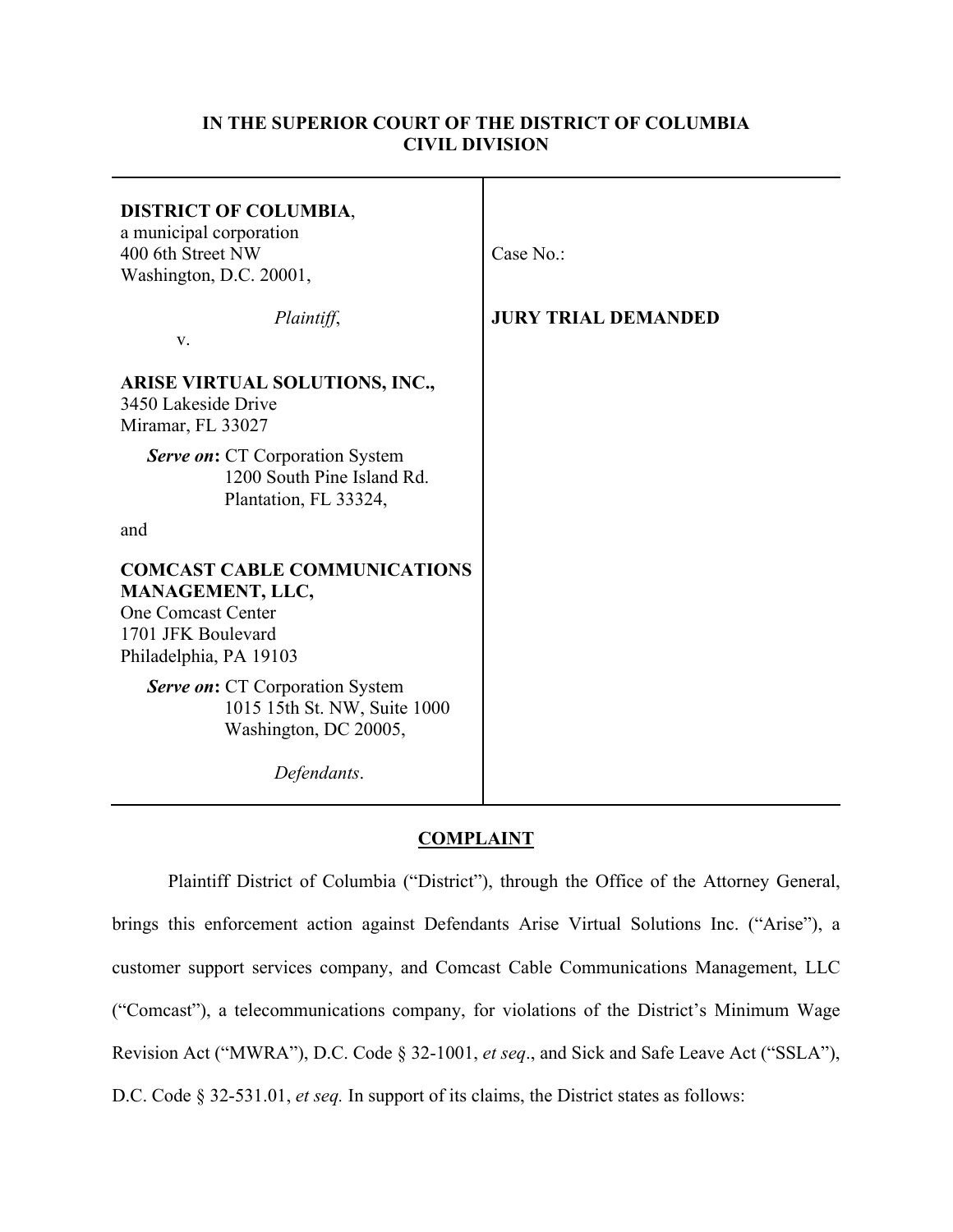#### **INTRODUCTION**

1. Arise operates in the gig economy. In the gig economy, a company like Arise recruits and employs a network of workers to provide a particular service (the "gig") to clients. Arise's business, like many other gig companies, is dependent on maintaining a workforce who can be readily dispatched to perform the demanded gig.

2. Arise's gig is customer support services. Arise's workers are customer support agents. Arise's clients are large companies like Comcast that are looking to cut costs by outsourcing call-center services. Arise connects its workers and clients through an online platform that routs a client company's customer calls to an Arise agent to resolve the issue.

3. Arise recruits its agents with advertisements that frequently target women of color, pitching the prospect of "becoming a work from home mom" and "being your own boss." Arise has employed at least 180 agents in the District who have provided customer support services to Arise's client companies.

4. Arise's agents bear all the hallmarks of employee status. Arise has the power to hire and fire agents, determines their rate of pay, and supervises and controls them with a digital surveillance apparatus that tracks their performance down to the precise second. Moreover, Arise's agents do the work at the very heart of the company's business—Arise could not operate its customer support business without customer support agents.

5. However, Arise has chosen to systemically misclassify these employees as independent contractors. Through this ploy, Arise unlawfully reduces its labor costs by flouting the protections of the District's wage-and-hour laws and denying agents their rights to minimum wage, overtime pay, and paid sick leave.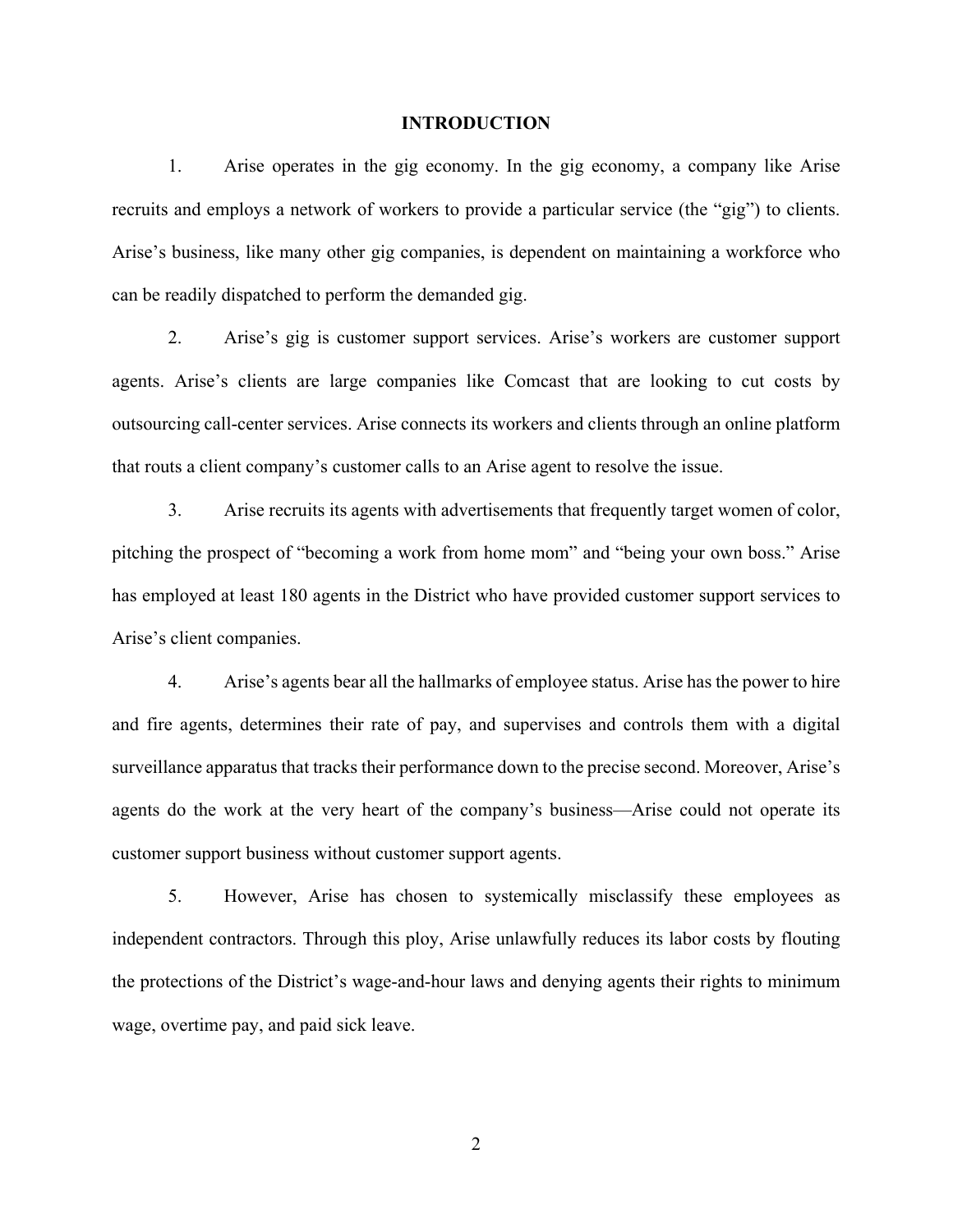6. In addition, client companies who contract with Arise share in these unlawfully reduced labor costs. Comcast, a national provider of television and broadband services, is one of Arise's major clients and has benefitted from this worker misclassification scheme. Comcast is also liable for Arise's violations of the District's wage-and-hour laws because it jointly employed Arise agents by exercising substantial control over their conditions of work.

7. The District thus brings this action to enjoin Arise's worker misclassification scheme and, for all employees of Arise based in the District, recover the wages and paid sick leave to which they are entitled under law.

#### **JURISDICTION**

8. The Court has jurisdiction over the subject matter of this case pursuant to D.C. Code § 11-921 and D.C. Code § 32-1306(a)(2).

9. This Court has personal jurisdiction over Arise pursuant to D.C. Code § 13-423(a).

10. This Court has personal jurisdiction over Comcast pursuant to D.C. Code § 13- 423(a).

### **PARTIES**

11. Plaintiff District of Columbia, a municipal corporation empowered to sue and be sued, is the local government for the territory constituting the seat of the federal government. The District brings this action through its chief legal officer, the Attorney General for the District of Columbia. The Attorney General has general charge and conduct of all legal business of the District and all suits initiated by and against the District and is responsible for upholding the public interest. D.C. Code § 1-301.81(a)(1).

12. Defendant Arise Virtual Solutions, Inc. is a Florida corporation that provides businesses with customer support services and employs numerous customer support agents who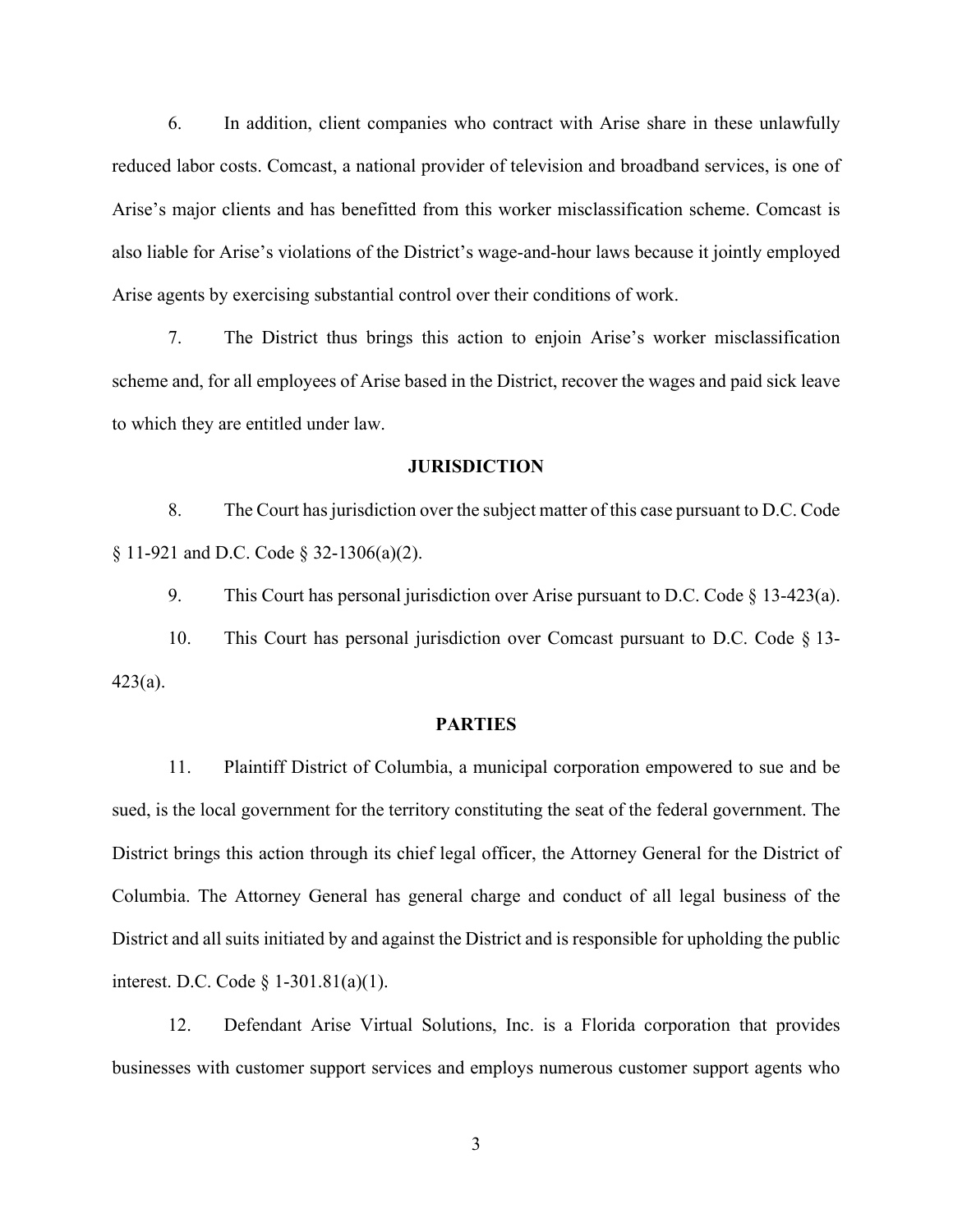perform work in the District of Columbia.

13. Defendant Comcast Cable Communications Management, LLC is a Pennsylvania corporation that provides television and broadband services to consumers nationwide and has a large market presence in the District of Columbia.

### **FACTUAL ALLEGATIONS**

# **A. Arise's Business in the District of Columbia**

14. Arise's business is built on providing customer support services to companies ("client companies") seeking to outsource call-center needs, such as responding to customer questions and complaints. Arise's clientele is large and diverse, and includes blue-chip companies such as Comcast, as well as Amazon, Apple, AT&T, Disney, Home Depot, Intuit, and Walgreens.

15. To provide these customer support services, Arise hires a network of customer support agents, many of whom work remotely from their homes. The ability to work from home features prominently in Arise's marketing to prospective agents, which often includes messaging such as "Work from Home" and "Be Your Own Boss."

16. Arise classifies its agents as independent contractors and contracts with them in multiple ways. For example, agents can contract with Arise directly as an unincorporated "sole proprietor." On its website, Arise advertises the sole proprietor option as the "easiest and most direct way to register" and "may be the best choice if you do not want to incorporate a company and do not want to work for somebody else."

17. Alternatively, Arise contracts with incorporated entities (referred to as an "Independent Business Owner" or "IBO"), who then subsequently subcontract with multiple agents to provide customer support services. Arise advertises the IBO as an opportunity to "start your own customer support business," provides step-by-step instructions for how to incorporate a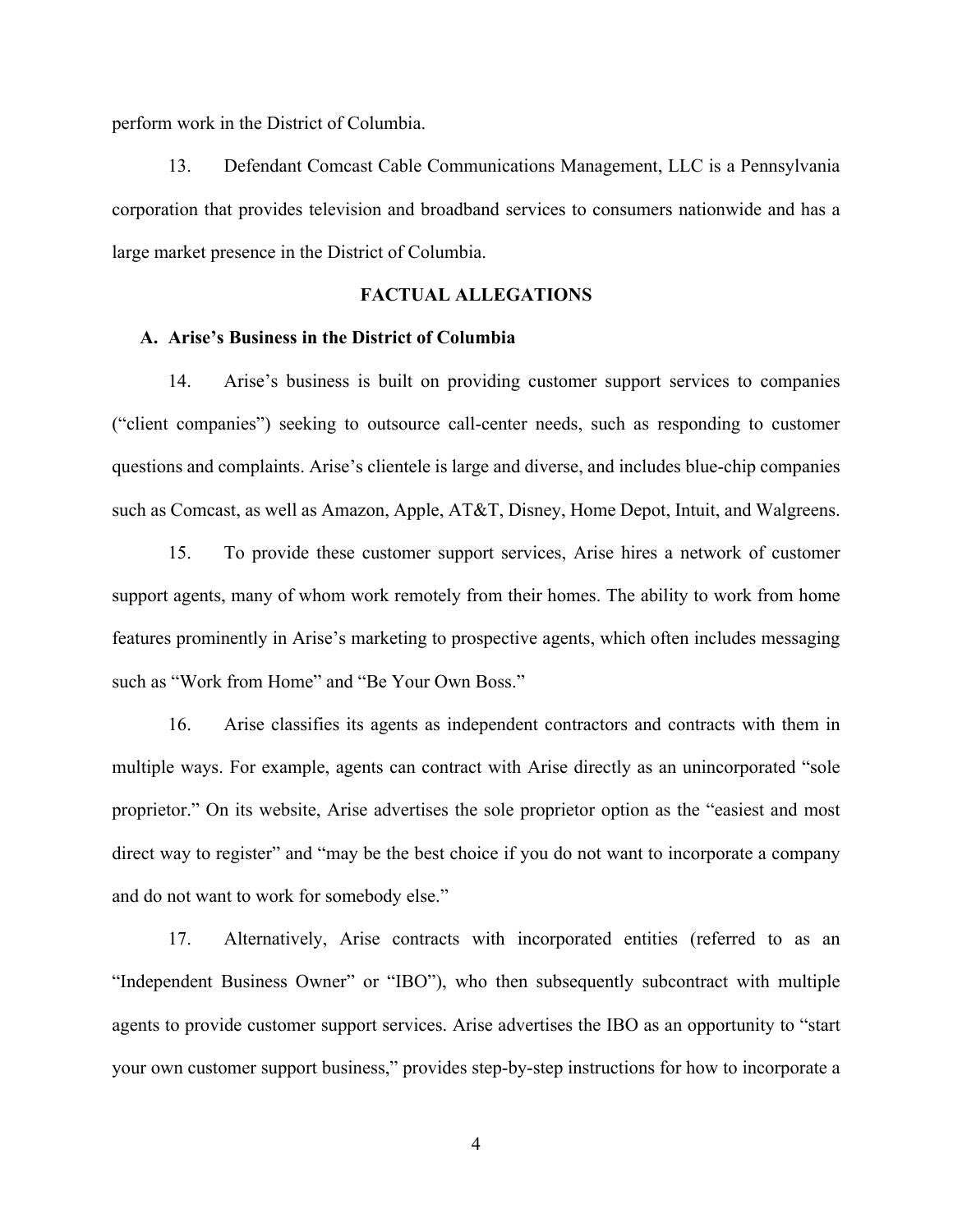business, and offers webinars guiding IBOs through the registration process. Arise's website also provides resources for prospective agents to connect with existing IBOs.

18. Arise connects client companies with agents through its proprietary Arise Platform. The Arise Platform includes an online scheduling system accessible through a web browser or mobile application where Arise can post time shifts for which client companies require customer support services. Each time shift consists of a 30-minute interval.

19. Agents then use the Arise Platform to sign up for specific shifts and provide customer support services for client companies during those shifts. Through the Arise Platform, a customer call to a client company can be routed to the on-shift agent, who then engages the customer as the client company's customer service representative.

20. In sum, Arise operates by creating a multi-level contracting chain that positions itself as a middleman connecting client companies like Comcast and customer support agents. A graphical depiction of the contractual chain is provided below.

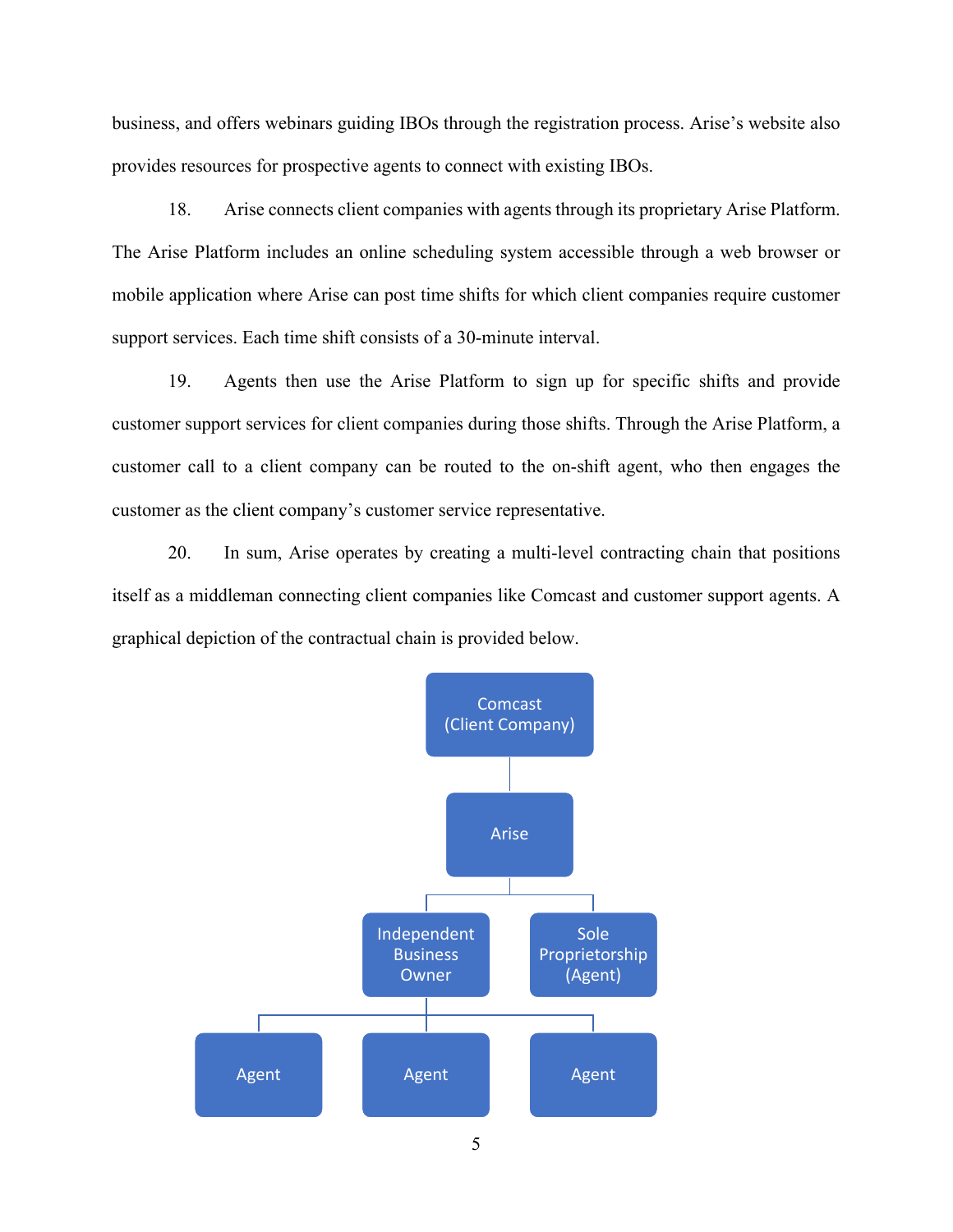21. Arise pays agents on a bimonthly basis through a series of invoices. One common payment method amounts to an hourly wage, where Arise calculates gross pay by multiplying a base rate by the number of shifts an agent worked. These rates—including those paid to Arise's agents providing services to Comcast—often fall well below the District's minimum wage.

22. Arise also utilizes a piecework payment arrangement for several clients. Under a piecework approach, Arise calculates gross pay by multiplying a set dollar amount for completing specific tasks, such as a customer service call.

23. For each bimonthly pay period, Arise charges agents a recurring "Platform Usage Fee" of \$19.75. In addition, Arise also makes performance-related pay deductions, such as if an agent fails to maintain a certain customer satisfaction score. The amount remaining after Arise's deductions equals the agent's take-home pay for the bimonthly pay period.

24. From 2018 through the present, Arise's network of agents based in the District included at least 180 agents. In addition, Arise has contracted with at least 60 IBOs that are based in the District.

25. Arise's marketing to prospective agents and IBOs frequently targets women, and specifically women of color. For example, in a November 2016 press release titled *Arise Virtual Solutions Proven to Provide Opportunities for Women- and Minority-Owned Businesses*, Arise's then-CEO stated, "We are fostering the growth of American small businesses run by women and minorities, here at home, while helping to bring call center opportunities back to the U.S." The press release also highlighted an internal survey finding that the majority of Arise's IBOs were women and/or minority-owned.

26. In addition, Arise's website and marketing materials frequently feature women of color. To provide one example, Arise maintains a webpage that provides testimonials of IBOs that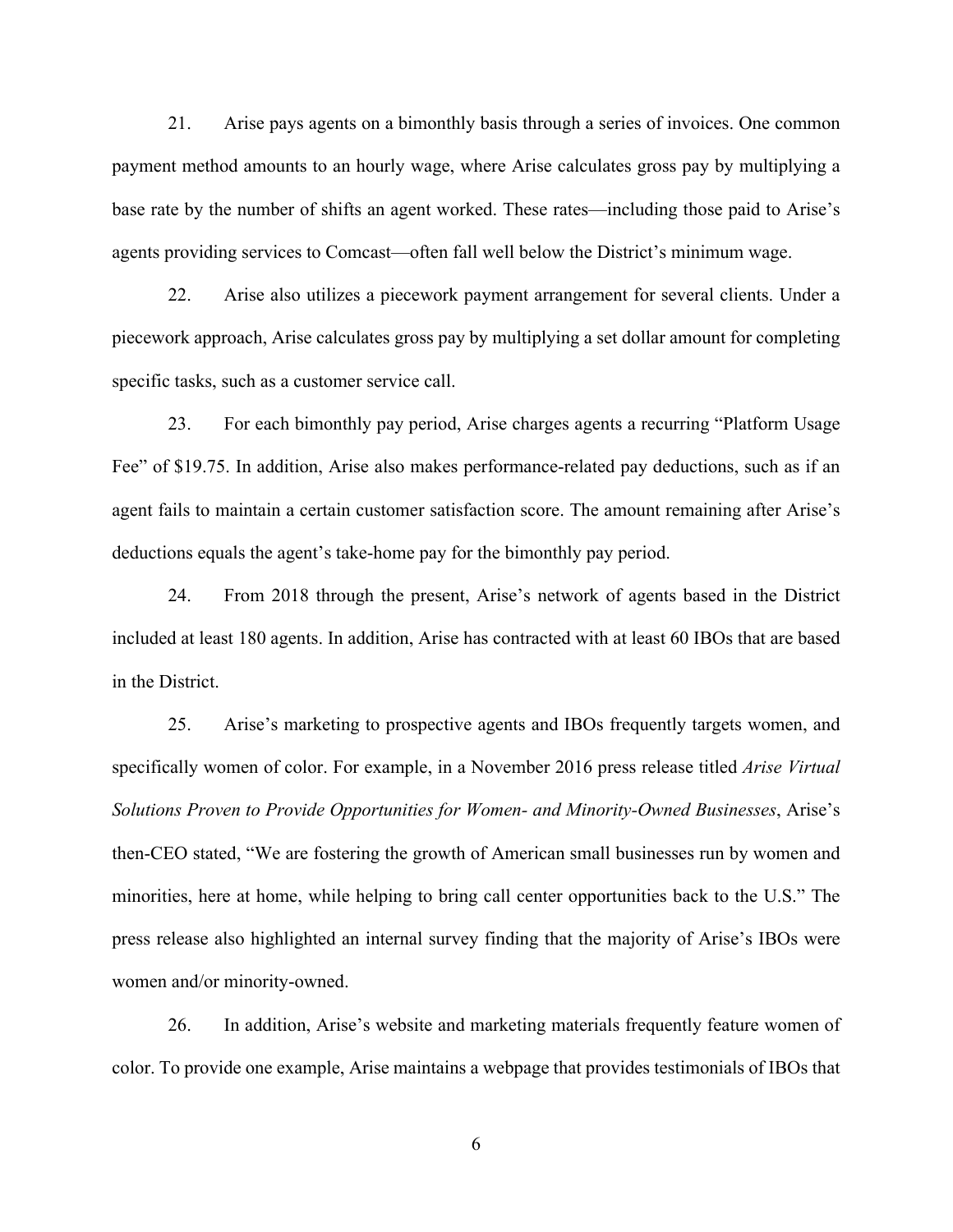have found success working with Arise, where the majority of testimonials are provided by women of color. A screenshot of this webpage is provided below.



27. Arise's webpage captioned "Become A Work From Home Mom" provides another example of the company's women-targeted advertising. This webpage is directed specifically at mothers, and advertises working with Arise as an "opportunity perfect for moms" that "provides the freedom you need as a work from home mom to earn money while parenting your children."

# **B. Arise's Business Model Relies on Misclassifying Agents as Independent Contractors.**

28. Arise's business is built on the premise that it can save its client companies like Comcast significant labor costs on customer support services. These savings are a constant refrain in Arise's marketing materials to client companies. For example, Arise has represented that it "has saved clients millions of dollars in up-front recruiting and training delivery expenses" associated with customer support.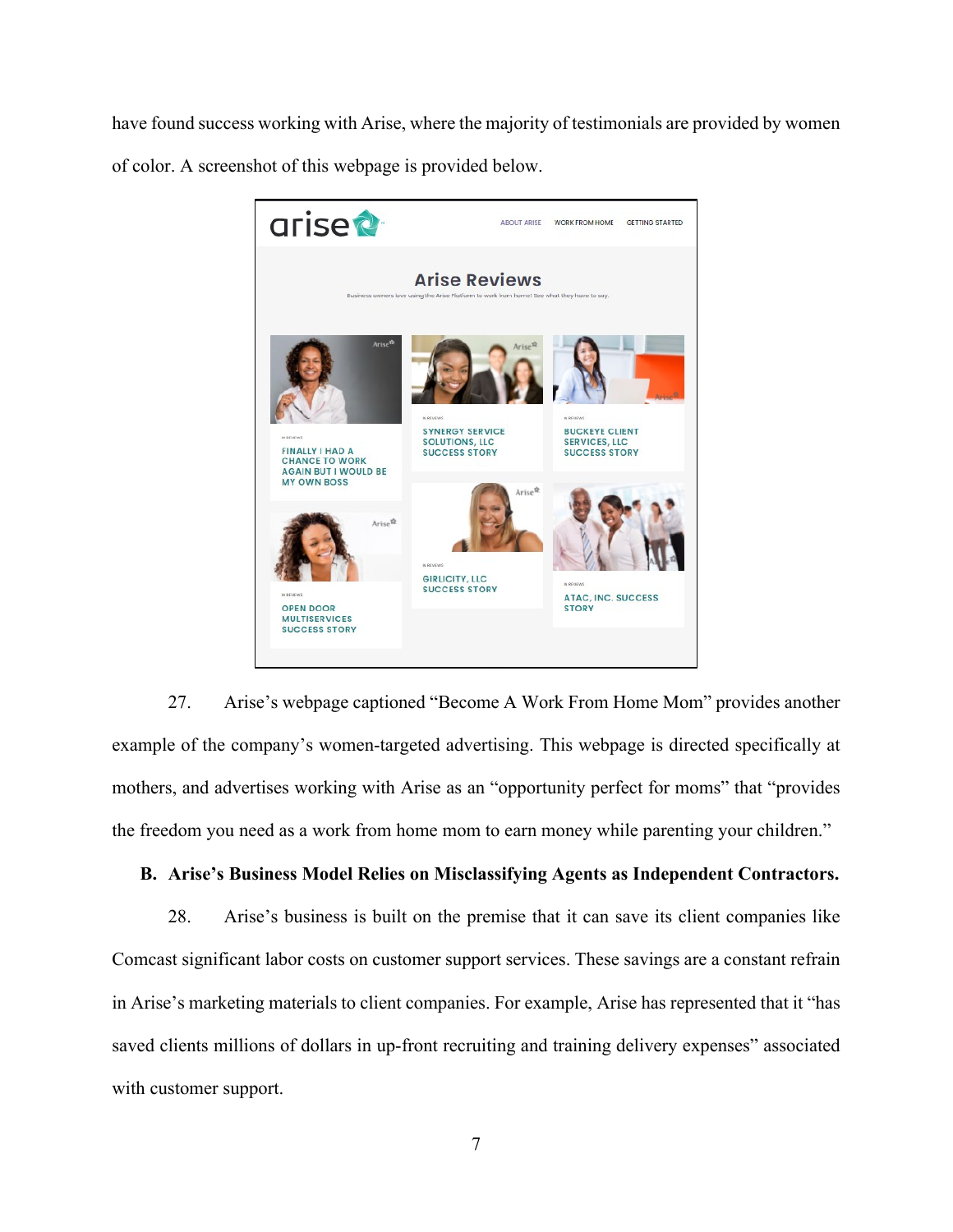29. Arise has also assured prospective clients that its agents are paid "only for productive minutes spent servicing customers" and that client companies "do not ever pay for any unproductive time."

30. However, Arise has unlawfully obtained these labor cost reductions by systemically misclassifying its agents as independent contractors when they should be classified as employees.

31. Through misclassification, Arise reduces its labor costs by denying workers the rights to which they would otherwise be entitled as employees under District law, such as minimum wage (currently \$15.20/hour), overtime pay of at least 1.5 times their regular rate for hours worked over 40 hours in any workweek, and paid sick leave. *See* D.C. Code §§ 32-1003(a)(6) (minimum wage), 32-1003(c) (overtime), 32-531.02 (paid sick leave).

32. The economic reality of Arise's relationship with its agents demonstrates the existence of an employer-employee relationship. Arise has the power to hire and fire agents, exercises extensive supervision and control over their conditions of employment, and determines their rate of pay. Agents are also trained by Arise, are economically dependent on Arise, and perform work that is integral to Arise's business.

### **i. Power to Hire and Fire.**

33. From the start, Arise maintains significant control over the agent hiring process by implementing numerous and specific hiring requirements.

34. As a condition of hire, Arise requires all agents to pass a voice assessment to measure English language proficiency and comprehension. Arise also requires agents to pass a criminal history background check. Agents must pay a fee of between \$12.95 and \$25.95 to complete the voice assessment and background check, both of which are administered by Arise.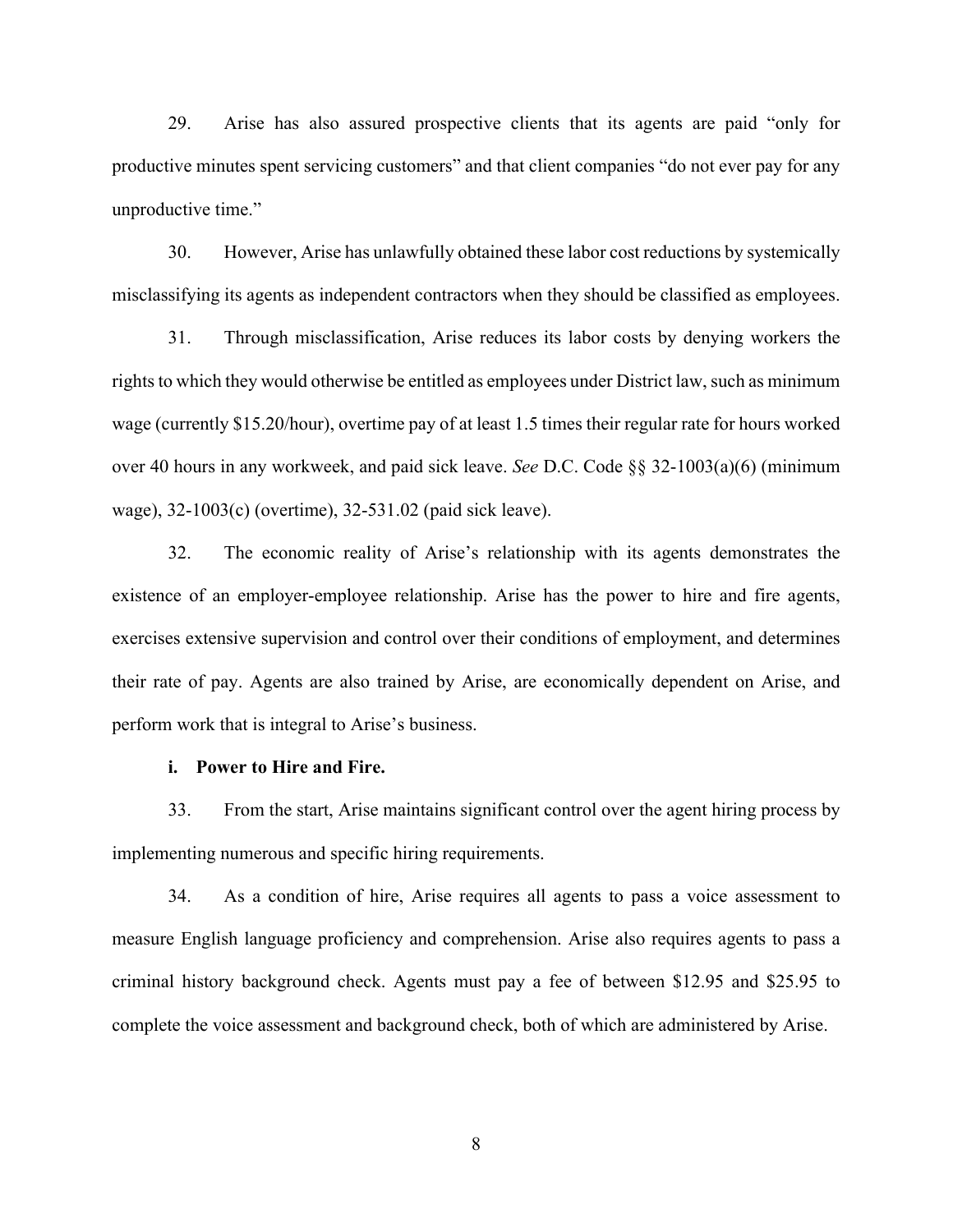35. Arise also requires agents to pay for and pass an introductory training course called CSP101, which Arise prices at \$99. ("CSP" stands for "Customer Support Professional," a term Arise uses to refer to agents.) Arise administers the CSP101 course, which includes detailed instructions for agents about how to use the Arise Platform and provides training on how to communicate with Arise's client companies and their customers.

36. Arise also requires agents to complete another level of distinct certification courses that are specific to certain client companies. For example, Arise requires agents providing customer support for its client company Comcast to complete certification courses and pass certification tests specific to Comcast.

37. Both CSP101 and client-specific certification courses include active training time (such as viewing a virtual training presentation) as well as homework (such as assignments agents were expected to complete on their own time).

38. Arise also requires Agents to purchase equipment, such as a computer that meets Arise's hardware and software requirements, headsets, and a dedicated phone line. These expenses are significant and regularly cost agents hundreds and sometimes thousands of dollars.

39. Finally, Arise also maintains the power to terminate agents for a variety of reasons, including those related to work performance.

# **ii. Supervision and Control.**

40. Arise closely controls and manages its agents by keeping detailed employment records that track their on-the-job performance. Arise tracks and records at least 25 detailed and granular metrics for each agent, including "Average Handle Time" (the average length of a call) and "Average Hold" (the time a customer was put on hold).

41. Arise imposes specific conditions on agents for certain metrics, measured down to the second. For example, for one Arise agent, Arise required their Average Handle Time to fall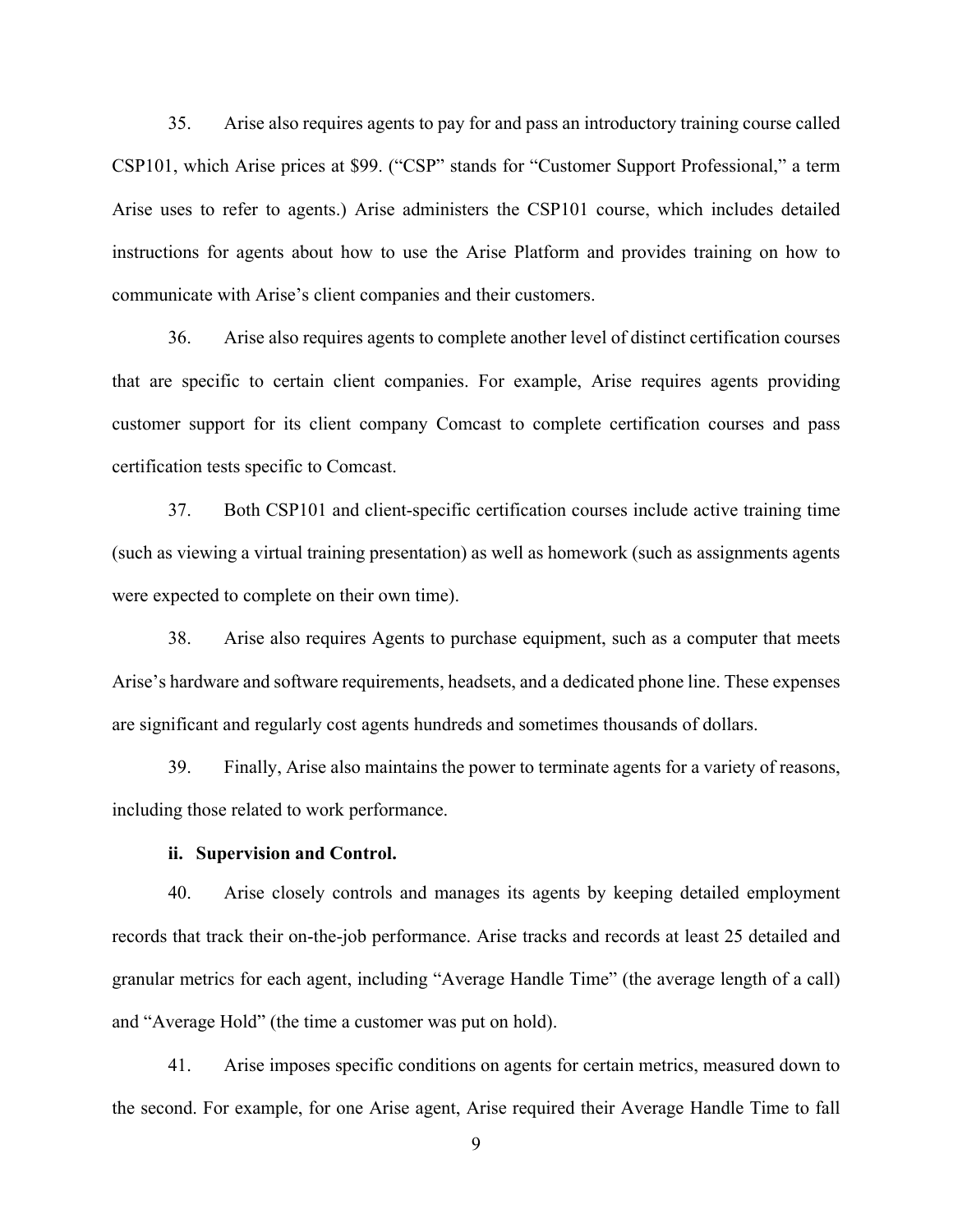between 400 and 740 seconds and their Average Hold Time to remain below 30 seconds.

42. Under the terms of agents' contracts, failure to meet any of these conditions allows Arise to terminate the agent. But due to the sheer number of metrics, many agents are often violating at least one of their conditions at any given time, even if they are a high-performing agent. This arrangement weighs lopsidedly in favor of Arise. By both tracking a slew of performance metrics and also reserving the right to terminate for failing any particular condition, Arise maintains significant power and control over its agents.

43. Agents are also actively managed by supervisors affiliated with Arise. For example, Arise maintains a network of supervisors either employed directly by Arise or contracted by Arise who monitor and guide the agents' customer service work.

44. Supervisors regularly listen in on agents' calls and provide detailed and specific guidance in real-time through an online chat tool, instructing agents on what to say or reprimanding them for spending too much time on the call. Supervisors also have the ability to intervene and take control of an agent's call if they find it necessary due to the agent's performance.

45. Supervisors also hold weekly meetings with agents to provide feedback and discuss performance. Arise tracks whether agents meet with their supervisors and factors this attendance into the agents' evaluations.

46. Supervisors have also gone so far as to audit agents' homes, verifying information such as the agent's identification as well as the sufficiency of their technical equipment and internet connection.

47. Arise maintains detailed evaluations of its agents' performance. For each agent, Arise maintains a performance "scorecard," a detailed spreadsheet that summarizes the agent's performance metrics.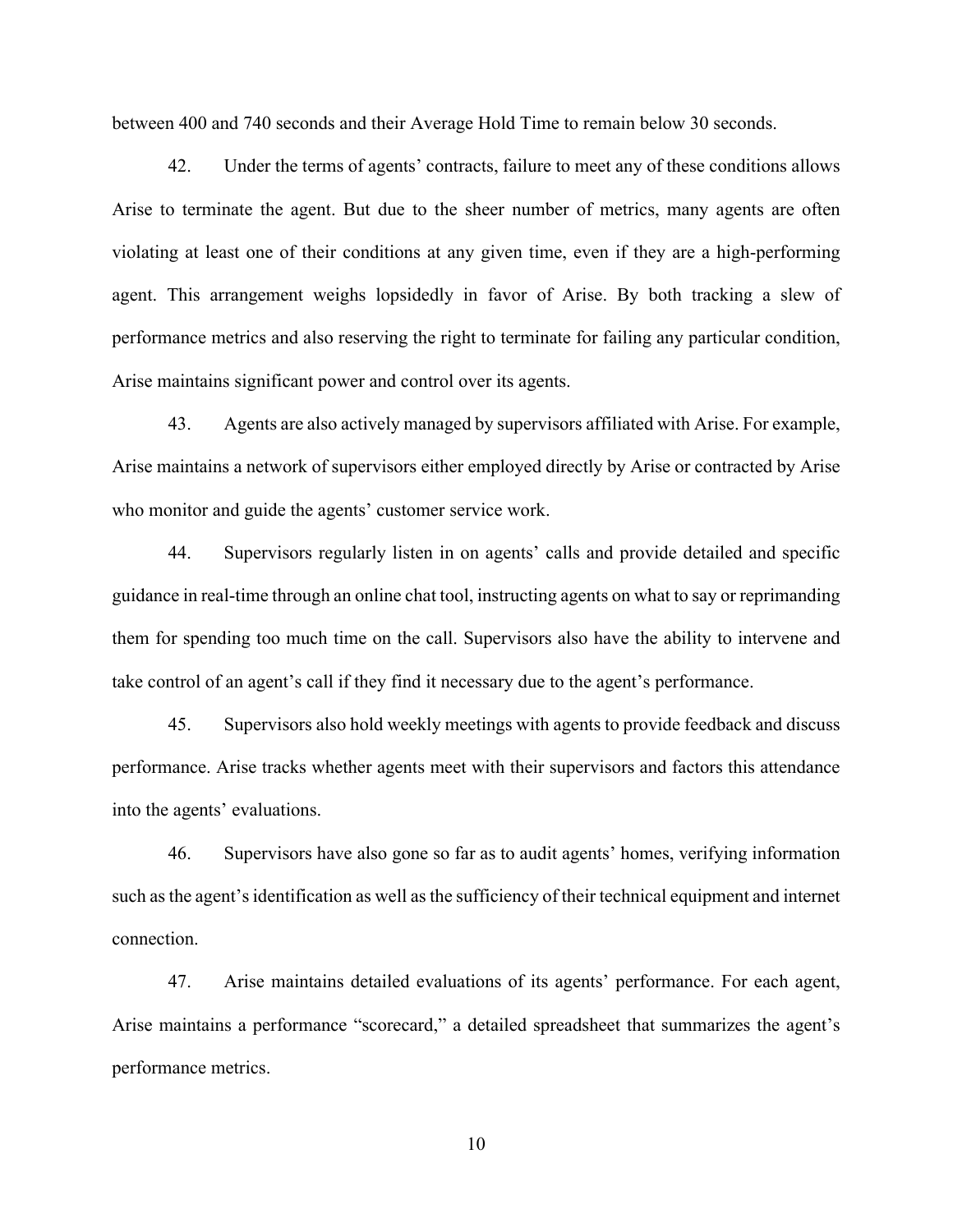48. Arise's level of surveillance, control, and supervision of agents contradicts the company's primary selling point that agents can "be [their] own boss," "make [their] own hours," and "tak[e] back control of their lives."

49. Indeed, agents only have an illusory ability to set their work schedule. For starters, Arise sets minimum hour requirements—such as a weekly minimum of 15 hours, or a requirement that agents work a certain number of shifts on weekends. Failure to meet these minimum hour requirements results in a drop in the agent's performance metrics.

50. Moreover, agents often have little choice in the shifts that they ultimately work. Arise releases a finite set of shifts at certain times each week through the Arise Platform, which results in a scramble for the most desirable shifts. This bottleneck leaves many agents with no choice but to take on undesirable shifts in order to meet their minimum hour requirements.

### **iii. Other Factors Demonstrating an Employer-Employee Relationship.**

51. *Arise determines agents' rate of pay.* Arise determines agents' rate of pay, and agents do not possess any meaningful bargaining power to negotiate a different rate. Generally speaking, Arise presents shifts to agents with a promised hourly or piecework rate. However, this rate is dependent on an agents' performance metrics. Accordingly, Arise can lower an agent's final payment rate based on the agent's performance—which is measured by metrics maintained by Arise.

52. *No prior experience is necessary for agents to work for Arise.* While a true independent contractor often brings a specialized skill to the contracting relationship, this is not the case for Arise's agents. Arise does not require agents to have prior experience or training at all, and instead supplies its agents with the necessary customer support training.

53. *Agents are economically dependent on Arise.* Agents are also largely economically dependent on Arise and lack individual opportunity for profit and loss. Agents are tethered to the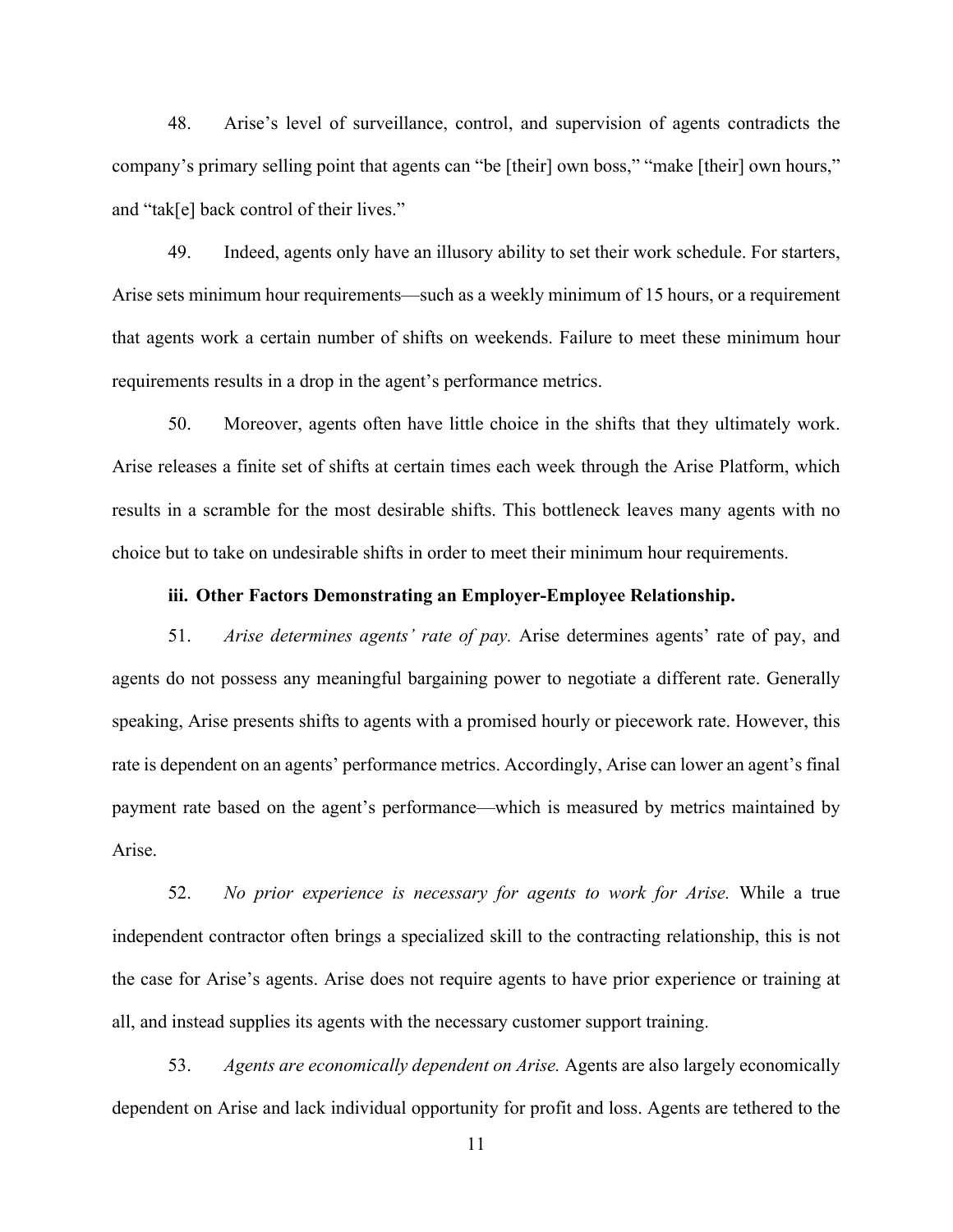customer support opportunities Arise makes available on the Arise Platform and lack the means to attract customers or clients on their own.

54. *Arise agents are integral to the company's business.* Agents are at the heart of Arise's business of selling customer support services. Indeed, without customer support agents, Arise could not operate its customer support business at all.

### **iv. Multiple Factfinders Have Concluded that Arise Has Misclassified Its Agents.**

55. In 2010, the United States Department of Labor (DOL) conducted an investigation of Arise. The investigation interviewed at least 56 people and lasted over a year. Citing Arise's "extraordinary degree of control" over the agents' training and the integral role the agents played in Arise's business, a DOL investigator concluded that Arise had misclassified its agents as independent contractors and estimated that Arise owed \$14.2 million in back wages. Arise, however, refused to comply with this finding and refused to pay any back wages.

56. Arise has also lost the employee classification question in arbitration proceedings initiated by individual agents. In 2015, two separate arbitration awards concluded that Arise agents were employees under the Fair Labor Standards Act, citing similar factors regarding Arise's extensive control and supervision of agents, as well as agents' integral role in Arise's business. Each arbitrator also awarded the respective agent damages for Arise's failure to pay minimum wage and to compensate agents for fees and expenses the agents were improperly required to pay for training and work equipment.

### **C. Arise's Violations of District Wage-and-Hour Law.**

57. Through worker misclassification, Arise systemically fails to pay District agents wages to which they are entitled as employees under the District's wage-and-hour laws.

58. Most critically, Arise repeatedly pays District agents hourly wages that fall well short of the required minimum wage, which is presently \$15.20/hour. For example, Arise agents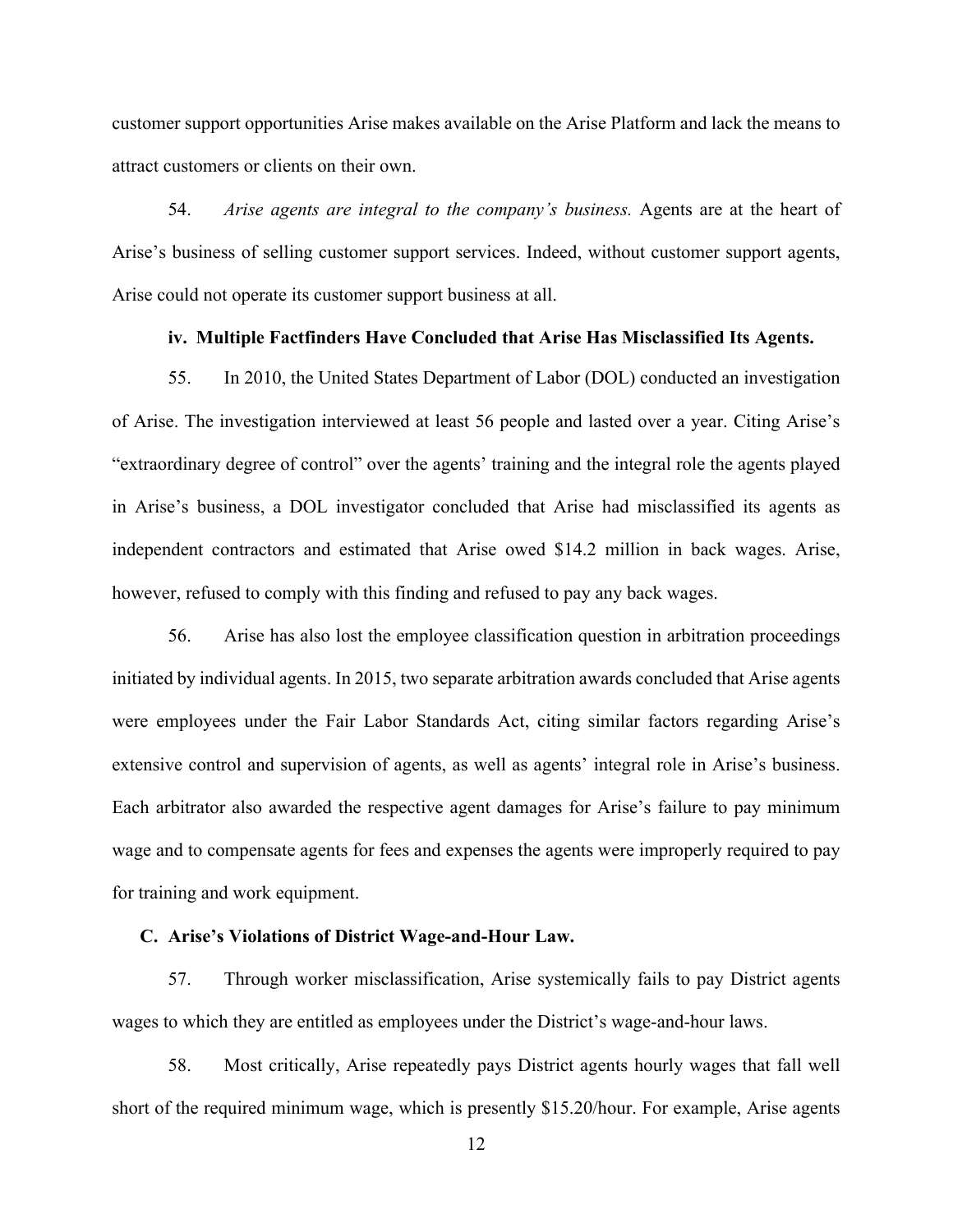who provided customer support for Comcast earned a rate of \$6 for each 30-minute shift worked or \$12/hour.

59. Arise also fails to pay agents for compensable work time, which further depresses agents' actual hourly wages. For example, Arise does not pay agents for compensable time spent completing required training coursework, meeting with Arise supervisors, and researching technical support and other customer issues.

60. Arise also fails to pay agents for other compensable time, such as time spent being engaged to wait for Arise's benefit.

61. Arise also improperly charges agents fees related to training, equipment, and administration, which further reduces agents' actual hourly wages.

62. In addition, due to the nature of Arise's shift scheduling system, agents frequently work split shifts. A split shift is a workday consisting of two or more shifts that are interrupted by a non-paid and non-working time period (that is not a meal period).

63. Under 7 DCMR § 906.1, an employer "shall pay the employee for one additional hour at the minimum wage for each day during which the employee works a split shift." However, Arise does not pay its agents an additional hour at the District's minimum wage rate for days when agents work split shifts.

64. Arise's shift scheduling system also often leaves agents with work schedules that vary significantly day-to-day. For example, an agent may regularly work eight hours a day—but due to the finite number of shifts available, may be forced to accept days where their shifts are significantly reduced to only an hour or two.

65. 7 DCMR § 907.1 establishes a "Minimum Daily Wage" to ensure that employees are guaranteed a minimum set of hours when they report to work. The Minimum Daily Wage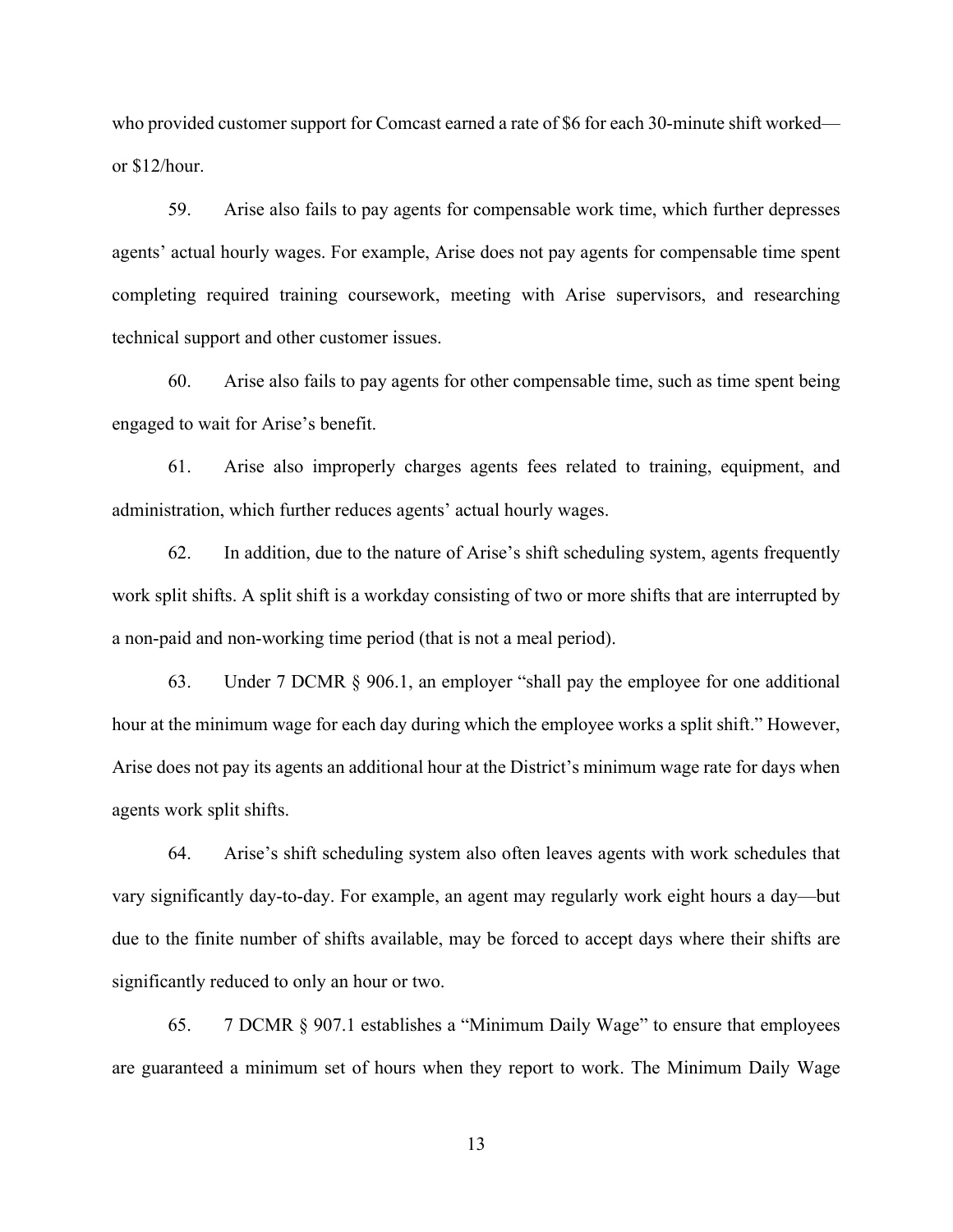regulation requires that employers compensate employees for at least four hours (at the District's minimum wage rate) for each day when an employee reports to work, so long as the employee regularly works at least four hours a day. However, Arise does not comply with the Minimum Daily Wage requirements for any of its agents.

66. Arise does not pay overtime rates for agents when they work hours in excess of 40 hours per week.

67. Arise does not provide agents with paid sick leave.

#### **D. Comcast Is Liable for Arise's Wage-and-Hour Violations as a Joint Employer.**

68. Comcast jointly employed Arise's agents who provided customer services to Comcast by exercising substantial control over their conditions of work from hiring, to performance, and through termination.

69. Comcast maintained significant control over the hiring process, imposing hiring requirements such as background checks and drug testing.

70. Comcast required Arise agents to complete mandatory certification courses and pass mandatory assessment tests created and maintained by Comcast.

71. Comcast exerted significant control over Arise agents' conditions of work. Arise agents who worked for Comcast had to meet specific equipment requirements, including possessing dual monitors, a headset, and a certain amount of hard drive space on their computers.

72. Comcast controlled agents' work time, requiring agents to meet hourly minimum requirements for weekend shifts.

73. Comcast monitored agents' performance, supplying Arise with performance monitoring tools and software and playing a substantial role in setting performance metric requirements.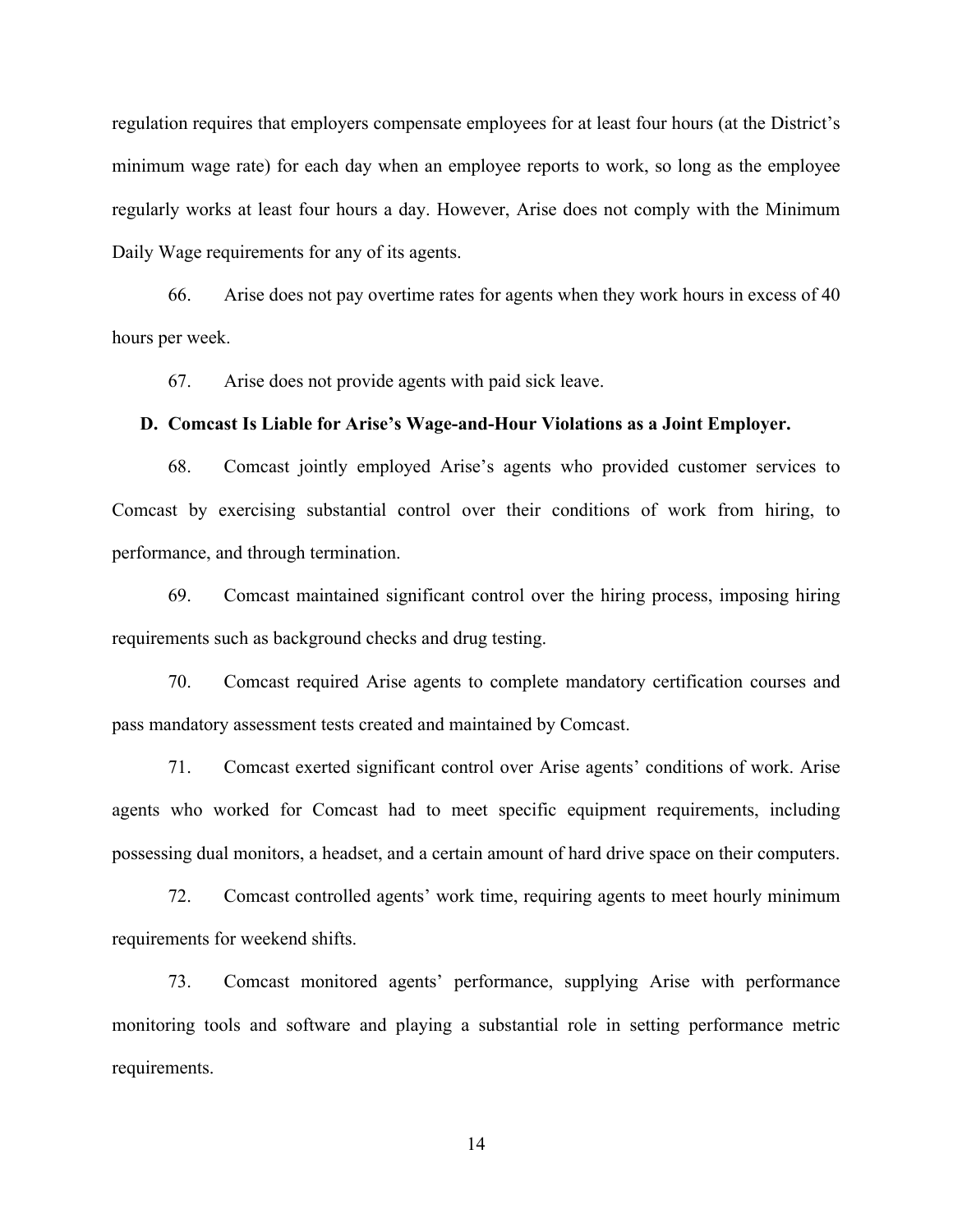74. Finally, Comcast had the power to fire agents and could do so for generally any reason.

75. Thus, for Arise agents who provided customer support services to Comcast, Comcast was a joint employer equally liable for Arise's violations of the District's wage-and-hour laws.

# **COUNT I: FAILURE TO PAY MINIMUM WAGE VIOLATION OF THE MINIMUM WAGE REVISION ACT (against all Defendants)**

76. The District re-alleges the foregoing paragraphs of this Complaint as if fully set forth herein.

77. The MWRA requires employers to pay employees a set minimum wage, which is presently \$15.20/hour and increases on an annual basis. D.C. Code § 32-1003(a).

78. Arise is an "employer" that employed its agents as "employees" as defined by the MWRA. D.C. Code § 32-1002(1A), (2), (3).

79. Comcast is an "employer" that also employed Arise's agents as "employees" as defined by the MWRA. D.C. Code  $\S$  32-1002(1A), (2), (3). For Arise agents who provided customer support services to Comcast, Comcast is thus a joint employer that is also liable for Arise's minimum wage violations of the MWRA.

80. Arise and Comcast violated and continue to violate the MWRA for failing to pay agents minimum wage for all hours worked. Agents were and continue to be paid sub-minimum hourly wages, which are further depressed after factoring in unpaid time spent training, meeting with supervisors, being engaged to wait for Arise's benefit, and performing other compensable work, as well as factoring in improperly charged fees for training, equipment, and administration.

81. Arise and Comcast violated and continue to violate the MWRA by failing to pay agents one additional hour at the minimum wage whenever agents worked a split shift, as required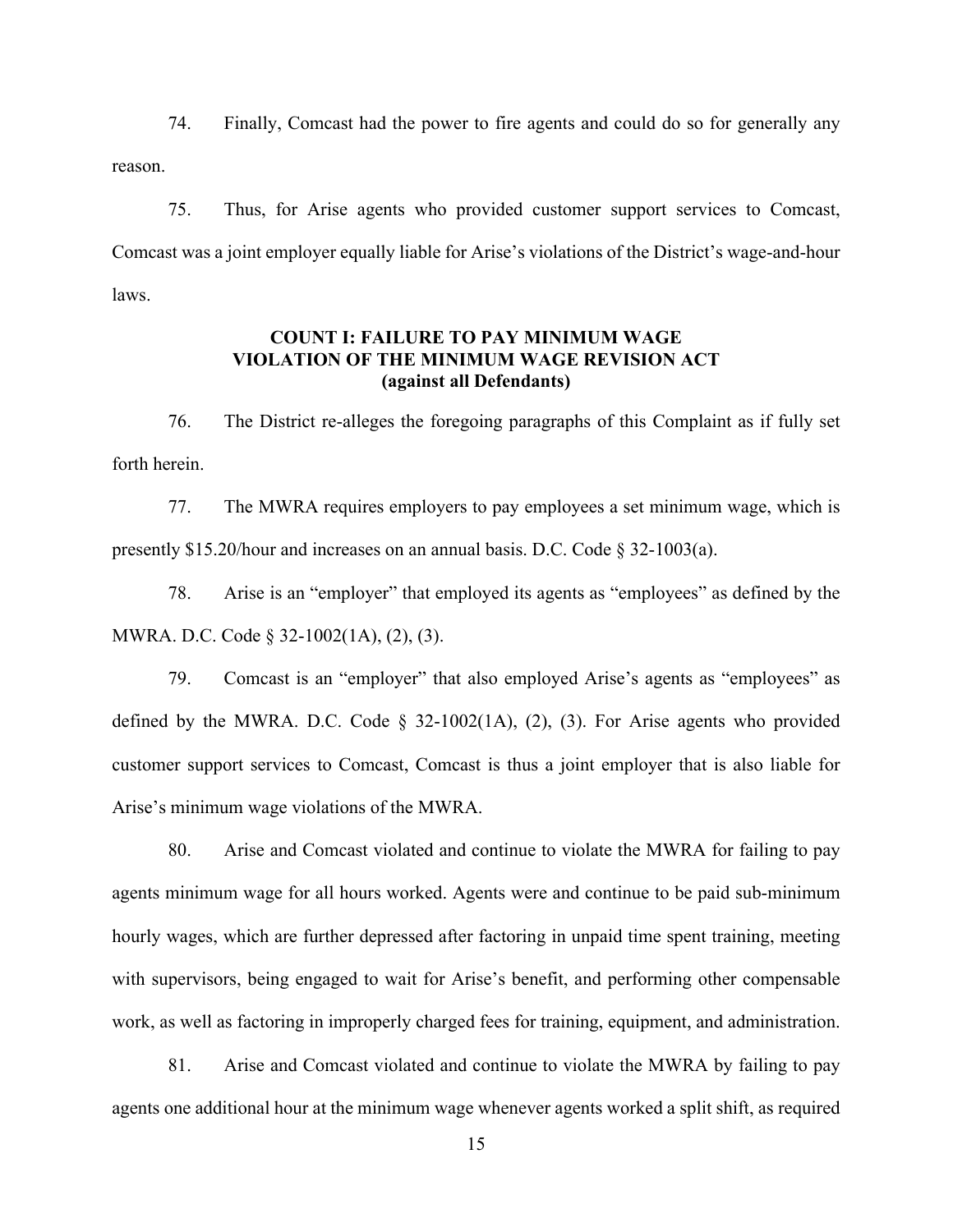by 7 DCMR § 906.1. Violations of 7 DCMR § 906.1 are violations of the MWRA pursuant to D.C. Code  $§$  32-1010(a)(1).

82. Arise and Comcast violated and continue to violate the MWRA by failing to pay agents a Minimum Daily Wage as required by 7 DCMR § 907.1, which requires employers to pay employees for at least four hours of work when employees are regularly scheduled for four or more hours of work a day and report to work, but are given less than four hours of work. Violations of 7 DCMR  $\S 907.1$  are violations of the MWRA pursuant to D.C. Code  $\S 32-1010(a)(1)$ .

83. Arise's and Comcast's violations of the MWRA are knowing, willful, intentional, and done in bad faith. Arise and Comcast do not have reasonable grounds for believing they are in compliance with the MWRA.

84. The Attorney General is authorized to bring a civil action in the Superior Court for violations of the MWRA and may recover restitution, injunctive relief, statutory penalties, attorneys' fees, and other authorized relief. D.C. Code  $\S$  32-1306(a)(2)(A).

85. For violations of the MWRA, the Attorney General is authorized to recover the payment of wages unlawfully withheld and an additional amount of liquidated damages equal to treble the amount of unlawfully withheld wages. D.C. Code  $\S$  32-1306(a)(2)(A)(iii).

86. For violations of the MWRA, the law provides for penalties of \$50 (for first violations) or \$100 (for subsequent violations) for each employee or person whose rights under the MWRA are violated for each day that the violation occurred or continued. D.C. Code  $§$  32-1011(d)(1)(A)-(B).

# **COUNT II: FAILURE TO PAY OVERTIME VIOLATION OF THE MINIMUM WAGE REVISION ACT (against all Defendants)**

87. The District re-alleges the foregoing paragraphs of this Complaint as if fully set forth herein.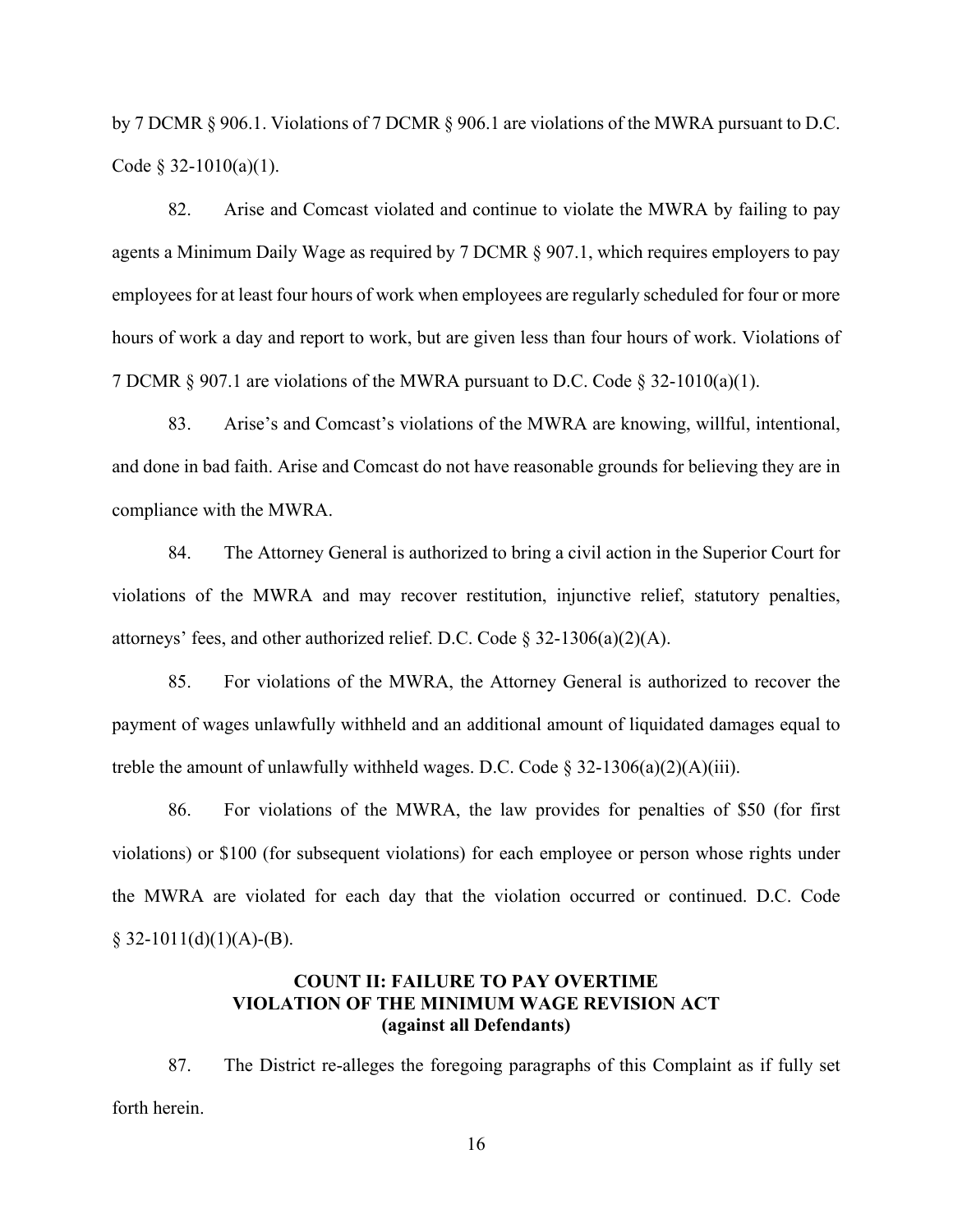88. The MWRA requires employers to pay employees overtime wage rates of at least 1.5 times the employee's regular rate for hours worked in excess of 40 hours per week. D.C. Code  $§$  32-1003(c).

89. Arise is an "employer" that employs its agents as "employees" as defined by the MWRA. D.C. Code § 32-1002(1A), (2), (3).

90. Comcast is an "employer" that also employed Arise's agents as "employees" as defined by the MWRA. D.C. Code  $\S$  32-1002(1A), (2), (3). For Arise agents who provided customer support services to Comcast, Comcast is thus a joint employer that is also liable for Arise's minimum wage violations of the MWRA.

91. Arise and Comcast violated and continue to violate the MWRA by failing to pay overtime rates to agents who worked hours in excess of 40 hours per week in violation of the MWRA.

92. Arise's and Comcast's violations of the MWRA are knowing, willful, intentional, and done in bad faith. Arise and Comcast do not have reasonable grounds for believing they are in compliance with the MWRA.

93. The Attorney General is authorized to bring a civil action in the Superior Court for violations of the MWRA and may recover restitution, injunctive relief, statutory penalties, attorneys' fees, and other authorized relief. D.C. Code  $\S$  32-1306(a)(2)(A).

94. For violations of the MWRA, the Attorney General is authorized to recover the payment of wages unlawfully withheld and an additional amount of liquidated damages equal to treble the amount of unlawfully withheld wages. D.C. Code  $\S 32-1306(a)(2)(A)(iii)$ .

95. For violations of the MWRA, the law provides for penalties of \$50 (for first violations) or \$100 (for subsequent violations) for each employee or person whose rights under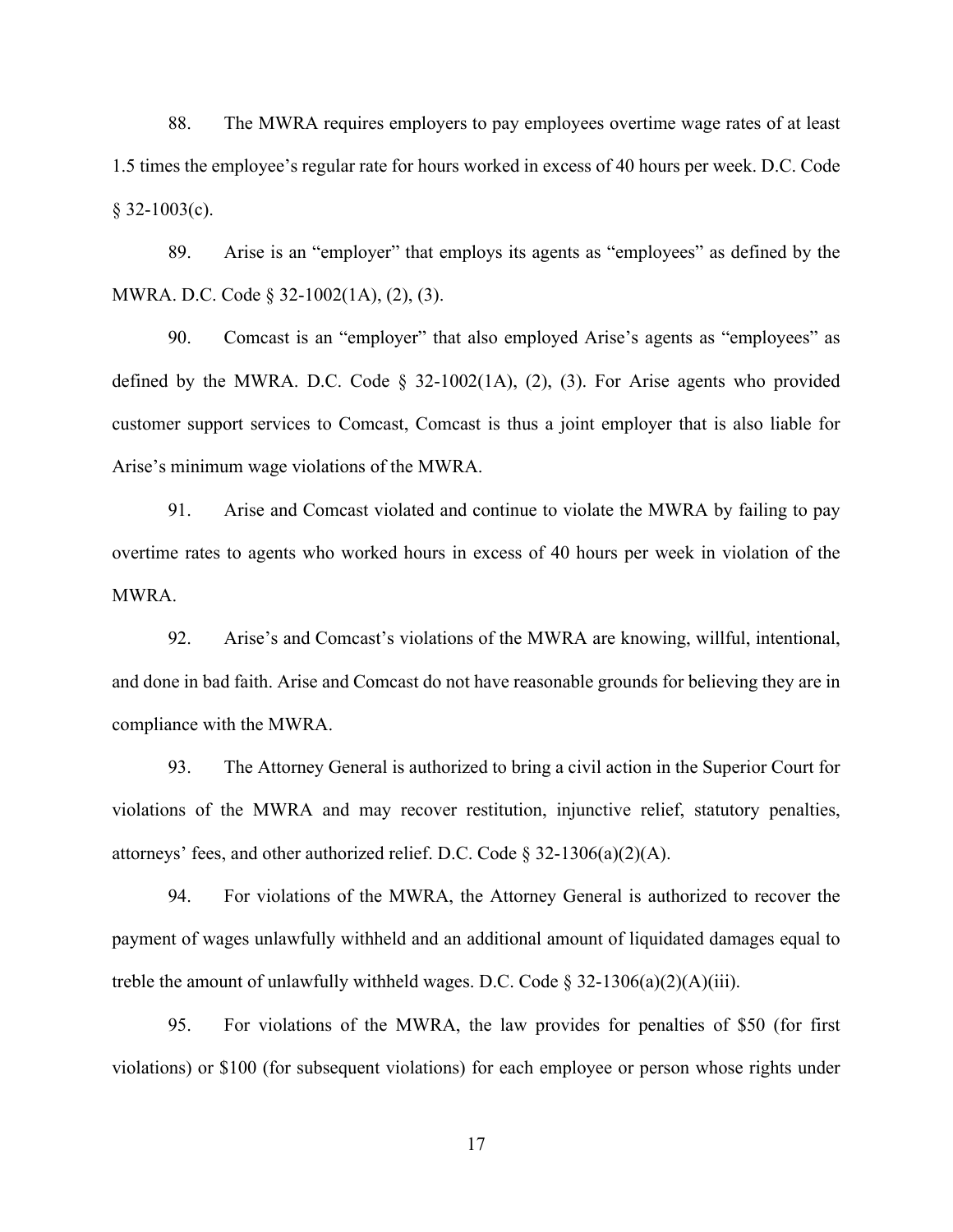the MWRA are violated for each day that the violation occurred or continued. D.C. Code  $§$  32-1011(d)(1)(A)-(B).

### **COUNT III: FAILURE TO PROVIDE PAID SICK LEAVE VIOLATION OF THE SICK AND SAFE LEAVE ACT (against all Defendants)**

96. The District re-alleges the foregoing paragraphs of this Complaint as if fully set forth herein.

97. The SSLA requires employers to provide employees with paid sick leave, which is accrued based upon hours worked at a rate that depends on the employer's total number of employees. D.C. Code § 32-531.02.

98. Arise is an "employer" that employs its agents as "employees" as defined by the SSLA. D.C. Code § 32-531.01(2)-(3).

99. Comcast is an "employer" that also employed Arise's agents as "employees" as defined by the SSLA. D.C. Code § 32-531.01(2)-(3). For Arise agents who provided customer support services to Comcast, Comcast is thus a joint employer that is also liable for Arise's minimum wage violations of the MWRA.

100. Arise and Comcast violated and continue to violate the SSLA by failing to provide agents with accrued paid sick leave.

101. The Attorney General is authorized to bring a civil action in the Superior Court for violations of the SSLA and may recover restitution, injunctive relief, statutory penalties, attorneys' fees, and other authorized relief. D.C. Code  $\S$  32-1306(a)(2)(A).

102. Under the SSLA, employees are entitled to damages of \$500 for each accrued paid sick leave day denied. D.C. Code § 32-531.12(b).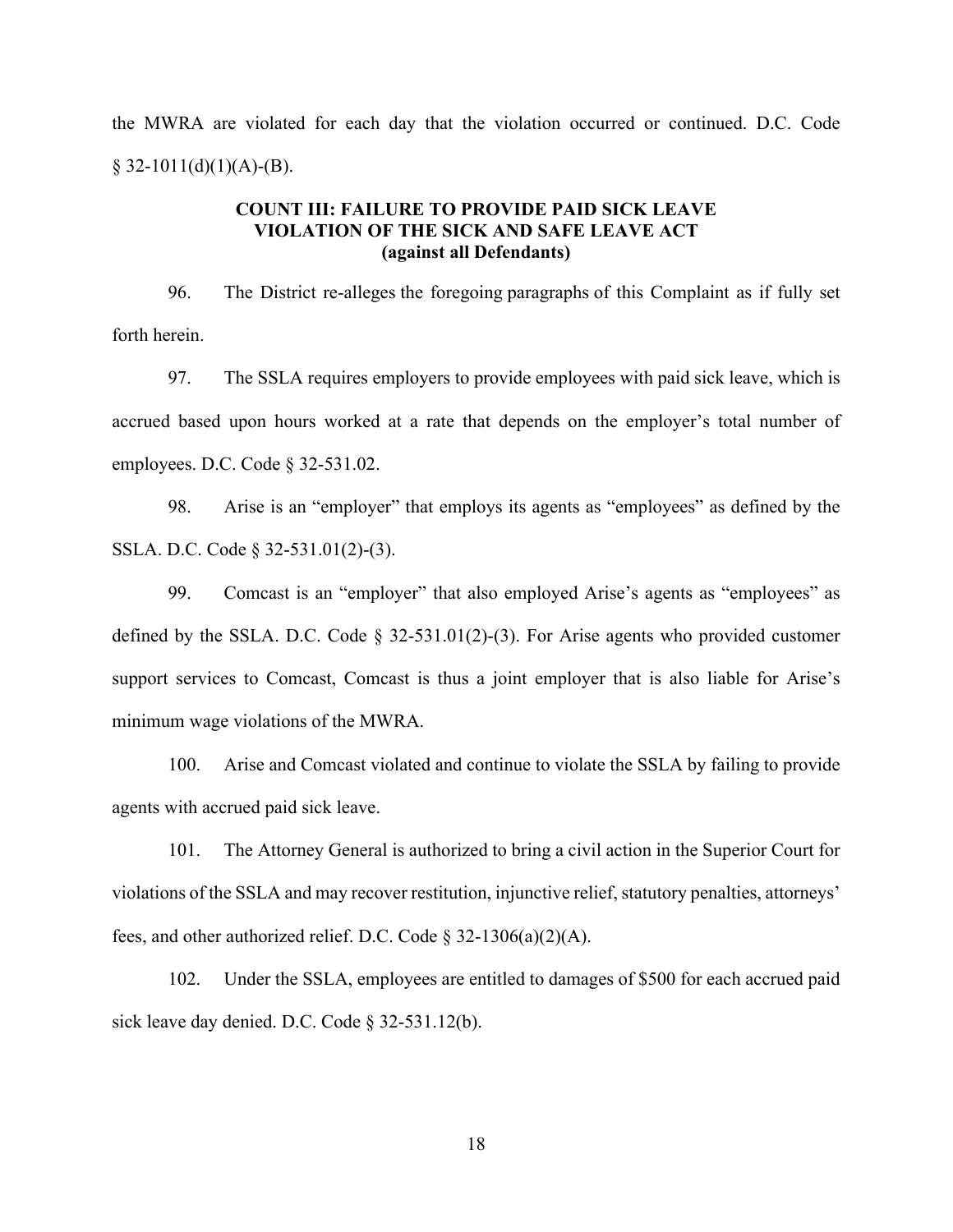103. Under the SSLA, employers are subject to a penalty of \$1,000 (for the first offense),

\$1,500 (for the second offense), and \$2,000 (for the third and each subsequent offense) for each

violation of the SSLA. D.C. Code § 32-531.12(c).

### **PRAYER FOR RELIEF**

WHEREFORE, Plaintiff District of Columbia respectfully requests:

- a. A declaratory judgment that Defendant Arise's worker misclassification scheme as alleged herein is unlawful and that Defendant Arise's agents are its employees as defined by the MWRA and SSLA;
- b. A declaratory judgment that Defendant Comcast is a joint employer of Defendant Arise's agents under the MWRA and SSLA;
- c. An injunction enjoining Defendants Arise and Comcast from continuing the worker misclassification scheme described herein;
- d. An award of damages and liquidated damages against Defendant Arise for failing to pay minimum wage and overtime pay to agents in violation of the MWRA, in an amount to be proven at trial;
- e. An award of damages against Defendant Arise for failing to provide accrued paid sick leave to agents in violation of the SSLA, in an amount to be proven at trial;
- f. Statutory penalties against Defendant Arise for each violation of the MWRA and SSLA, in an amount to be proven at trial;
- g. An award of damages and liquidated damages against Defendant Comcast for failing to pay minimum wage and overtime pay to agents in violation of the MWRA, in an amount to be proven at trial;
- h. An award of damages against Defendant Comcast for failing to provide accrued paid sick leave to agents in violation of the SSLA, in an amount to be proven at trial;
- i. Statutory penalties against Defendant Comcast for each violation of the MWRA and SSLA, in an amount to be proven at trial;
- j. An award of costs and reasonable attorneys' fees; and
- k. Such other further relief as this Court deems just and proper.

## **JURY DEMAND**

The District demands a trial by jury on all issues triable as of right by a jury in this action.